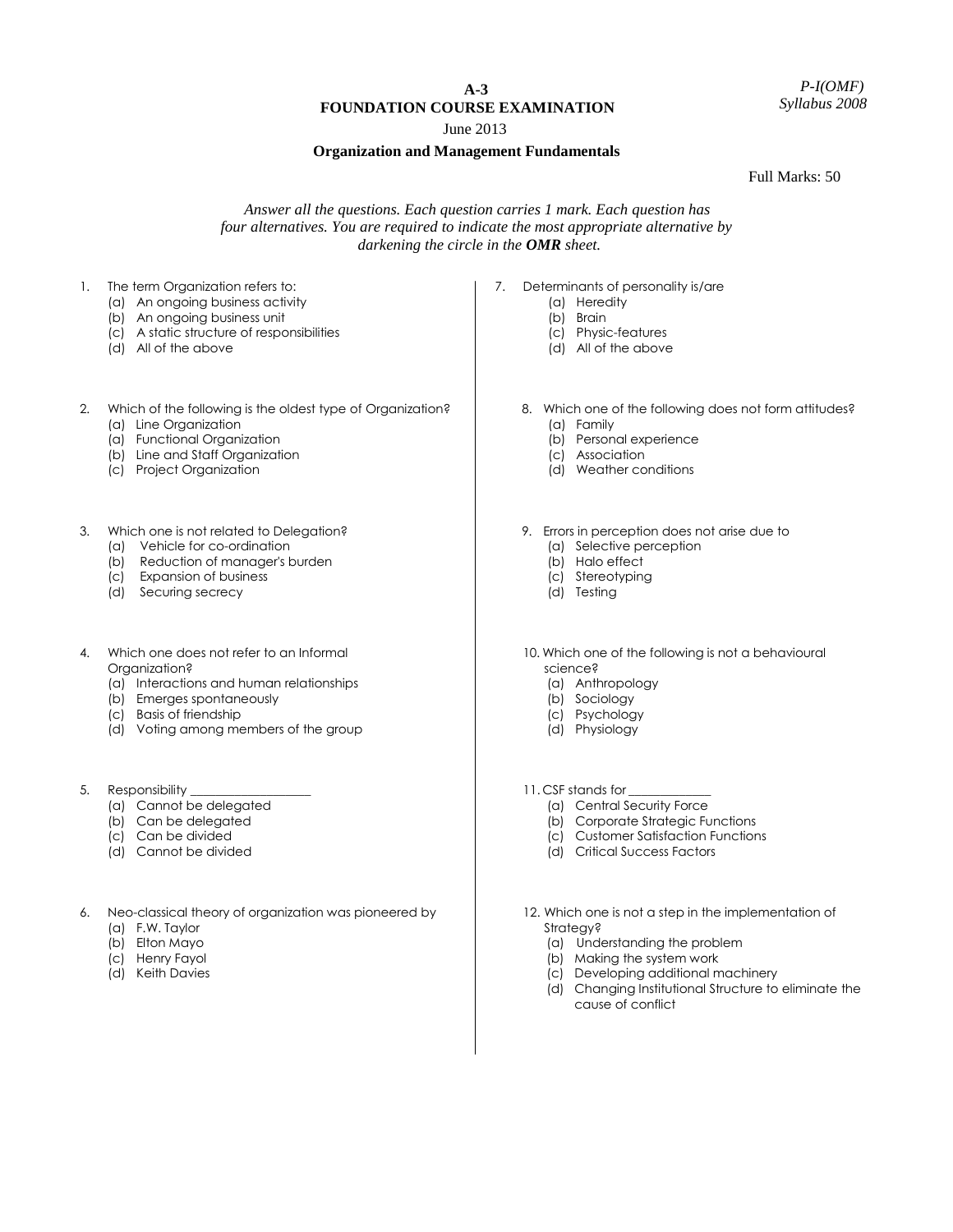- 13. Co-optation may be defined as the process of:
	- (a) absorbing new elements in the policy determining structure
	- (b) arriving at an agreement between two or more organization thru' give and take
	- (c) competing between organization for the same resources of the society
	- (d) combination of two or more organization without loosing their identities
- 14. \_\_\_\_\_\_\_\_\_\_\_\_ is the first step in the Strategic Planning
	- Process
	- (a) Profits
	- (b) Mission
	- (c) Goals and Objectives
	- (d) Targets
- 15. The set of defines the domain of the organization
	- (a) Vision
	- (b) Objectives
	- (c) Goals
	- (d) Targets
- 16. Which one of the following is not a function of HRM?
	- (a) Resolving conflicts among employees
	- (b) Promotion of employees
	- (c) Motivation of employees
	- (d) Dismissal of employees
- 17. Recruitment is a
	- (a) Positive Process
	- (b) Negative Process
	- (c) Parallel Process
	- (d) Vertical Process
- 18. For Dismissal of an employee, which one is not necessary?
	- (a) Charge Sheet
	- (b) Holding enquiry
	- (c) Issue of notice of enquiry
	- (d) Response Sheet
- 19. Training is related with
	- (a) Learning the basic skills and knowledge
	- (b) Growth of individuals in all respects
	- (c) Present and future period
	- (d) Managers and executives
- 20. Which of the following is not a source of recruitment outside the organization? (a) Advertisement
	- (b) Recommendation
	- (c) Gate Recruitment
	- (d) Transfer from other units of the undertaking
	- 21. Human Resource Management means
		- (a) The number of employees in the organization
			- (b) Effective use of man-power in an organization
		- (c) Money earned by the members of an organization
		- (d) Exchange of man-power between two countries
	- 22. Internal sources of recruitment refers to
		- (a) Recruitment within the country
		- (b) Recruitment through personal reference
		- (c) Giving promotion to existing employees
		- (d) Through advertisement
	- 23. Dismissal of an employee means
		- (a) Retrenchment
		- (b) Retirement
		- (c) Terminating the services of an employee
		- (d) Suspending from work
	- 24. Scientific Management is propounded by
		- (a) Keynes
		- (b) Henry Fayol
		- (c) F.W. Taylor
		- (d) Peter Drucker
	- 25. Which of the following is not a 'General Management Principle?'
		- (a) Division of labour
		- (b) Unity of command
		- (c) Highest production
		- (d) Scalar chain
- 26. Planning is
	- (a) All pervasive
	- (b) Exhaustive
	- (c) Rigid
	- (d) None of the above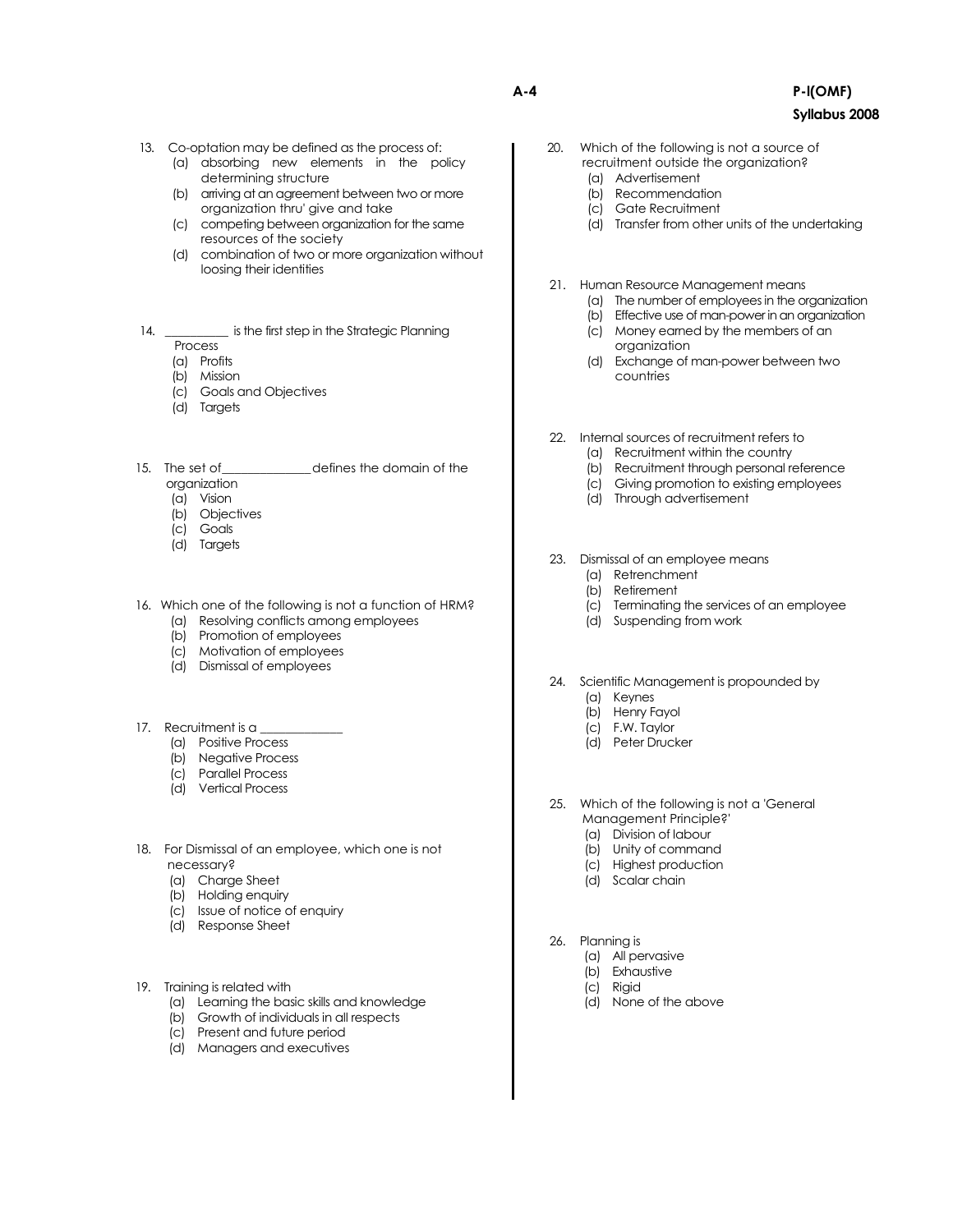- 27. Decisions may be classified as
	- (a) Programmed and non-programmed decisions
	- (b) Standing decisions
		- (c) Long-outstanding decisions
		- (d) Managerial decisions
- 28**.** Which one of the following is not part of the staffing process?
	- (a) Manpower Planning
	- (b) Determination of compensation
	- (c) Recruitment
	- (d) Selection
- 29. Application Blank means
	- (a) An application form left blank by the candidates
	- (b) Written record of the candidate's qualification etc.
	- (c) Kept in the stores of a company for future use
	- (d) Blank columns of the application to be filled by the candidate later on
- 30. Which one is not a part of the communication process?
	- (a) Encoding
	- (b) Decoding
	- (c) Formal Communication
	- (d) Feedback
- 31. Which one of the following is not a maintenance factor as per Hertzberg's Model?
	- (a) Company policy and administration
	- (b) Technical supervision
	- (c) Salary
	- (d) Responsibility
- 32. Which one of the following is not a motivating factor as per Hertzberg's Model?
	- (a) Achievement
	- (b) Recognition
	- (c) Work itself
	- (d) Working conditions
- 33. Control process include\_
	- (a) Feedback
	- (b) Establishment of standards
	- (c) Measurement of actual performance
	- (d) All of the above
- **A-5** *P-l(OMF) Syllabus 2008*
	- 34. The main purpose of conducting employment interview is
		- (a) to assess the strength and weaknesses of the candidate
		- (b) to verify the qualification of the candidate
		- (c) to give pre-recruitment training
		- (d) All of the above
	- 35. The process of Staffing Function refers to
		- (a) Payment of wages and bonus
		- (b) Man-power Planning to placement
		- (c) Organizing training programmes
		- (d) None of the above
	- 36. Authority should be \_\_\_\_\_\_\_\_\_\_\_\_\_\_\_ responsibility (a) Equal to
		- (b) More than
		- (c) Less than
		- (d) Derived from
		-
	- 37. Prof. Bernard has given four essential qualities of leadership. Which one he has not given?
		- (a) Vitality
		- (b) Decisiveness
		- (c) Power of endurance
		- (d) Emotional Stability
	- 38. Which one of the following is a democratic leader? (a) Participative leader
		- (b) Authoritarian leader
		- (c) Free-rein leader
		- (d) None of the above
	- 39. Decentralization is not
		- (a) A Process or an act
			- (b) End-result of delegation
		- (c) Optional activity
		- (d) Philosophy of Management
	- 40. Which one of the following is not a disfunctional aspect of conflict?
		- (a) Disequilibrium in organization
		- (b) Stress and tension
		- (c) Diversion of energy
		- (d) Change without notice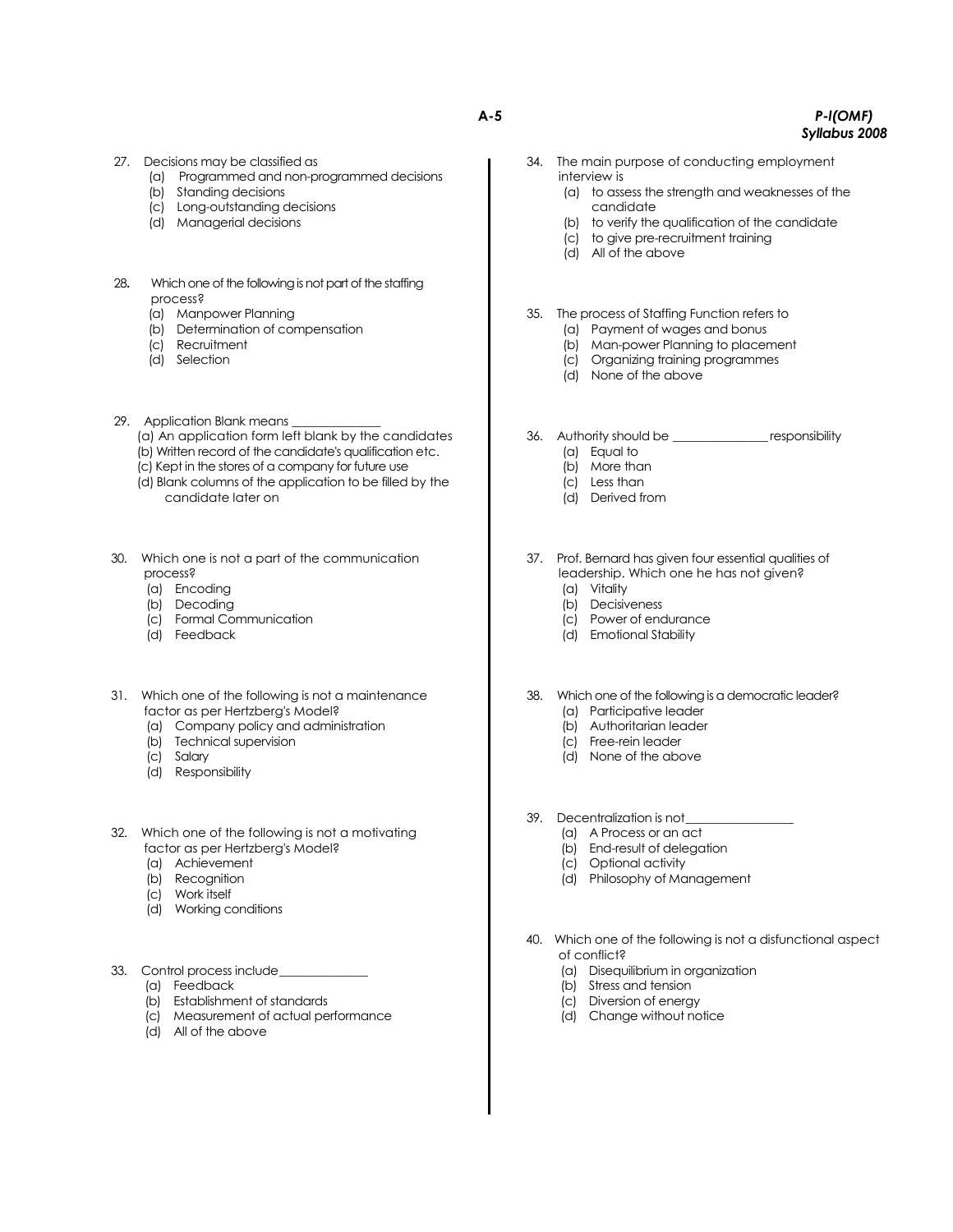#### **A-6 P-l(OMF) Syllabus 2008**

- 41. Reason for role conflict is
	- (a) Role ambiguity
	- (b) Organizational positions
	- (c) Personal characteristics
	- (d) All of the above
- 42. Conflict Resolution do not include
	- (a) Problem solving
	- (b) Giving more power
	- (b) Compromise
	- (c) Confrontation
- 43. Resistance to change does not include
	- (a) Fear of economic loss
	- (b) Sunk costs
	- (c) Ego-defensiveness
	- (d) Unfreezing
- 44. Changing environment and challenges before management are \_\_\_
	- (a) Economic changes
	- (b) Technological changes
	- (c) Neither of (a) and (b)
	- (d) Both (a) and (b)
- 45. There cannot be a gap of more than\_\_\_\_\_\_\_\_\_\_ months between two Board Meetings of a listed company
	- (a) 3
	- $(b)$  4
	- $|c|$  5 (d) 6
	-

46. Which one of the following is not the objective of a public sector enterprise?

- (a) Generation of employment
- (b) Planned economic development
- (c) Compulsory payment of dividend
- (d) Profit earning

47. Which of the following is the reason for resistance to change?

- (a) Peer Pressure
- (b) Cost of production
- (c) Profit earned
- (d) Market conditions
- 48. Which of the following is not the future managerial task?
	- (a) Standard of living
	- (b) Trusteeship
	- (c) Business Forecasting
	- (d) Initiative and Creativity
- 49. Public Enterprises in India are suffering from
	- (a) Low Profit Objective
	- (b) Lack of Industrial Relationship
	- (c) Lack of proper Man Power Planning
	- (d) Lack of Public Support
- 50. Disinvestment of shares is a measure of
	- (a) Privatization
	- (b) Nationalization
	- (c) Dissolution of a company
	- (d) Additional investment by Government